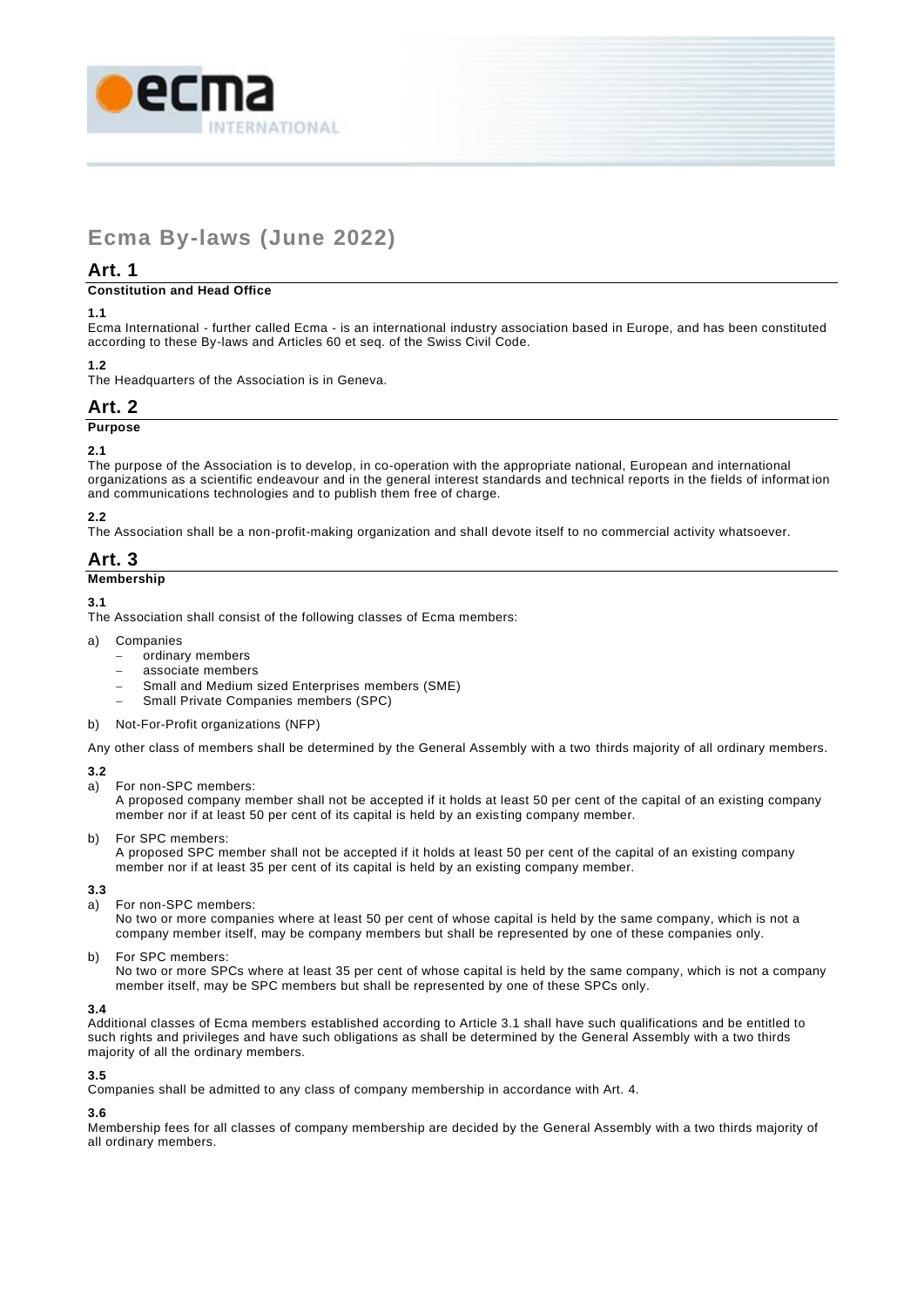

#### **3.7**

Ecma membership shall be terminated in the cases set out in Art. 5.

#### **3.8**

#### **Ordinary members**

#### **3.8.1**

Ordinary membership may be applied for by a company which has interest and experience in matters related to one or more Technical Committees of the Association, and which wishes to exert the right to vote at the General Assembly and to exert other exclusive rights defined in the By-laws and Rules, such as serving on the Executive Committee and as Chair of a Technical Committee.

#### **3.8.2**

The representative of each ordinary member will have one vote in the General Assembly.

Voting rights may be exerted with effect from the first full month upon admission as Ecma member.

#### **3.9**

#### **Associate members**

#### **3.9.1**

Associate membership may be applied for by a company which has interest and experience in matters related to one or more Technical Committees of the Association but without the right to vote in the General Assembly.

#### **3.9.2**

An associate member is fully entitled to participate in the work of Technical Committees and obtain all relevant papers.

#### **3.9.3**

Representatives of the associate members shall have the right to take part in the discussions of the General Assembly.

#### **3.10**

#### **SME members**

#### **3.10.1**

SME membership may be applied for by a company the annual turnover of which is less than Swiss Francs 100'000'000.

#### **3.10.2**

The rights of SME members are identical with those of associate members as specified in Art. 3.9.

#### **3.11**

#### **SPC members**

#### **3.11.1**

SPC membership may be applied for by an organization - a company or other legal for-profit organization - with no more than 25 employees and a global annual turnover of less than Swiss Francs 10'000'000.-.

#### **3.11.2**

The rights of SPC members are identical with those of associate members as specified in Art. 3.9, with the exception that an SPC member is only entitled to participate in one TC.

#### **3.12 NFP members**

**3.12.1**

Annual NFP membership may be applied for by a non-profit-making organization. Further yearly extensions of an NFP membership are possible, via application to the Secretary General by November of each year for the following year.

#### **3.12.2**

An NFP member is entitled to participate in the work of Technical Committees and may observe the discussion at the General Assembly.

# **Art. 4**

#### **Acceptance of a new Ecma member**

#### **4.1**

Application for membership and membership class shall be made to the Secretary General in a written notice carrying an authorized signature.

The application shall specify that the applicant has received the By-laws, the Rules, the Code of Conduct in patent matters and other Ecma IPR policies, and declare that it adheres to them without restriction.

#### **4.2**

Decisions on acceptance shall be made by the General Assembly with a two thirds majority of all the ordinary members. The accepted applicant shall indicate the Technical Committees in which they intend to participate.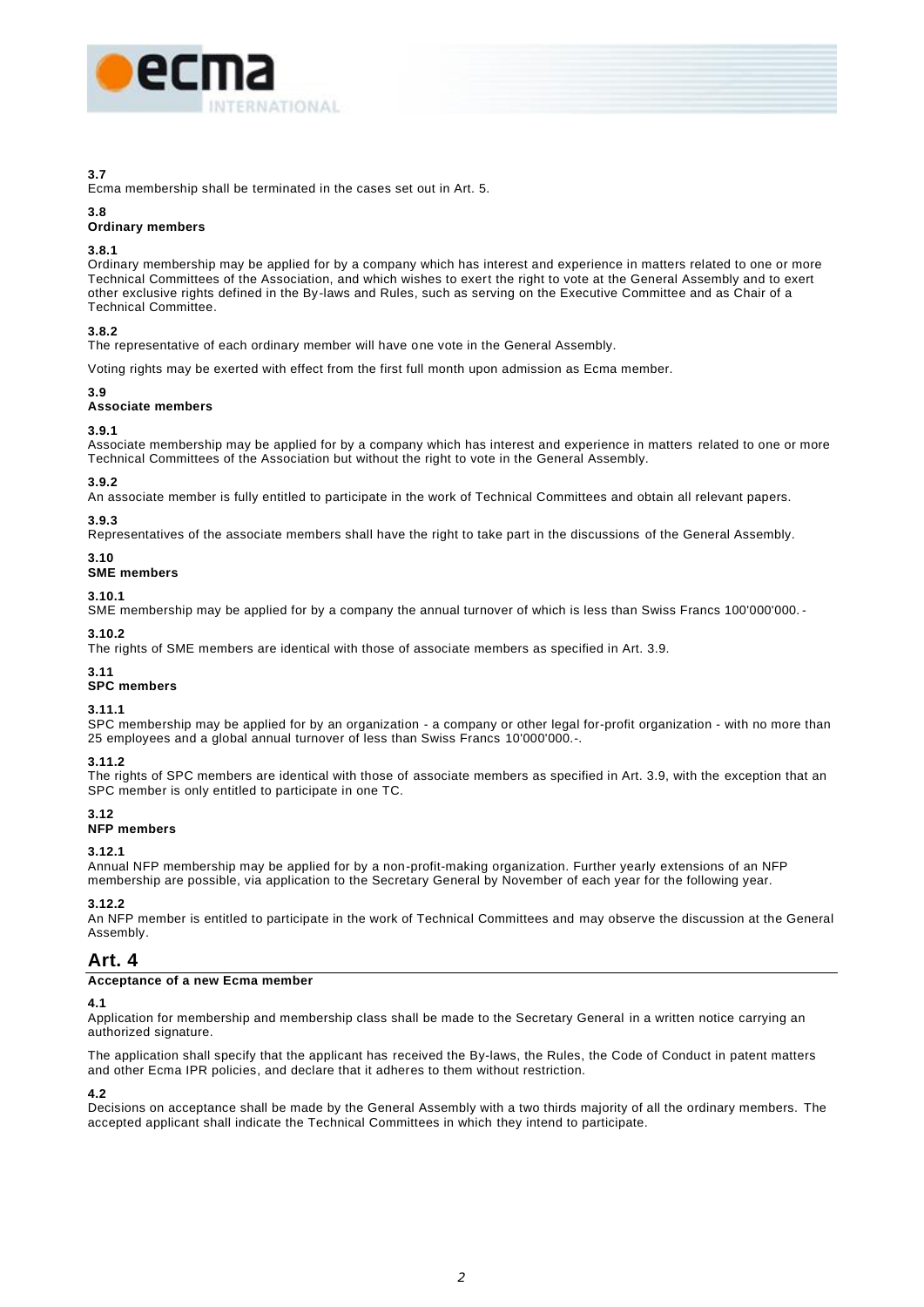

# **Art. 5**

#### **Termination of Ecma membership**

#### **5.1**

- a) Membership of a company shall be terminated in the following cases:
	- − Withdrawal by the company member:

Withdrawal by a company can only occur at the end of a calendar year and requires a written three-month notice carrying an authorized signature to the Secretary General (to be received by the Ecma Secretariat before 1 October).

- The company ceasing to exist.
- The conditions for membership set forth in Articles 3.2 and 3.3 of the present By-laws no longer being complied with.
- By expulsion for violation of By-laws and Rules or for any other conduct prejudicial to the interest and correct functioning of the Association.
- By expulsion after failure to pay the membership fee during the year in which it becomes due. This will happen automatically on 31 December and shall not relieve the member of the obligation to pay such fees that are due or past due according to the terms of the invoice. In justified hardship cases the Ecma management may extend - on a case by case basis - the membership payment deadline.
- b) Membership of an NFP shall be terminated in the following cases:
	- At the end of the year, unless extension of NFP membership has been granted by the Ecma GA.
	- Withdrawal upon written notice to the Secretary General, to take effect upon receipt.
	- The NFP ceasing to exist.
	- By expulsion for violation of By-laws and Rules or for any other conduct prejudicial to the interest and correct functioning of the Association.

#### **5.2**

No company member may be expelled for failure to adhere to one or several agreed standards.

#### **5.3**

Any proposal to expel an Ecma member shall be backed by at least one-fifth of all the ordinary members. The proposal to expel shall be on the agenda for the General Assembly at which it is to be discussed so as to give the member the opportunity to present its case.

#### **5.4**

A two-thirds majority of all the ordinary members is necessary to expel an Ecma member. Such expulsion will become effective 15 days after notification by registered mail.

#### **5.5**

An Ecma member which has been expelled can only be re-admitted by the General Assembly with a two-thirds majority of all ordinary members.

# **Art. 6**

#### **Change of class of company membership**

#### **6.1**

If a company member wishes to change its membership class they shall apply for one of the other classes of membership according to the conditions set out in these By-laws.

#### **6.2**

An application for a change to a higher class of membership (more rights, higher fee) shall be made in a written notice carrying an authorized signature to the Secretary General and it shall be noted by the General Assembly. When changing to the Ordinary member class, voting rights may be exerted immediately after the membership class change was noted by the General Assembly.

#### **6.3**

An application for a change to a lower class of membership (less rights, lower fee) shall be made in a written notice carrying an authorized signature to the Secretary General before 1 October and it shall be noted by the GA. When changing from the Ordinary member class, voting rights may continue to be exerted until the end of the calendar year.

#### **6.4**

If a company member does not fulfil the conditions of its current membership class due to modifications of the By -laws the company member is not obliged to change its current class of membership. However, the conditions of the modified By -laws shall apply.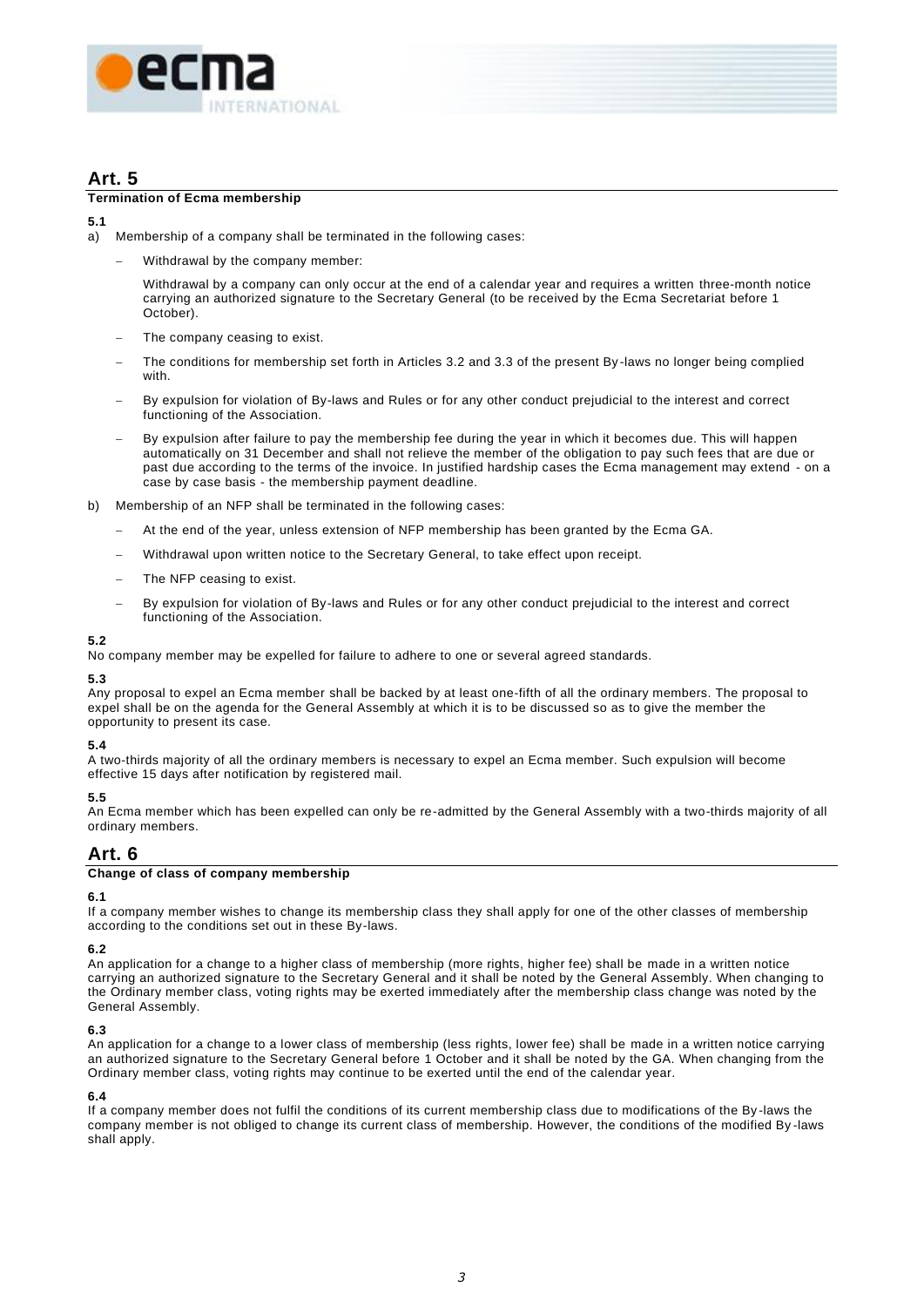

# **Art. 7**

## **Structure**

#### **7.1**

The Association shall consist of:

#### The General Assembly.

The Management.

The Executive Committee.

#### **7.2**

The General Assembly shall consist of the ordinary members and shall be the highest authority of the Association. It shall control the Association and appoint and control its Management.

## **7.3**

The Management shall consist of a President, a Vice-President and a Treasurer.

The Management shall not be personally liable for the debts, liabilities or other obligations of the Association.

#### **7.4**

The President and the Vice-President shall be individuals elected for one year by the ordinary members at a General Assembly.

After a call for nominations by the Secretary General, the Executive Committee and all Ecma members may nominate candidates for election no later than 45 days before the General Assembly. Only representatives of ordinary members can be nominated. Candidates should have previously served on the Executive Committee for a reasonable amount of time.

The Secretary General shall post the names of nominees no later than 30 days before the General Assembly.

The President and the Vice-President can be re-elected any number of times provided that neither serves more than three consecutive years.

#### **7.5**

The President shall, through his signature, commit the Association in any business or transaction directly connected with the purpose of the Association.

#### **7.6**

In the absence of the President, the Vice President shall perform all the duties of the President, and when so acting shall have all the powers of the President.

If either the President or Vice-President roles are vacated through resignation, death, incapacity, or expulsion, the role remains vacant until the next election. If both the President and Vice-President roles are vacated concurrently, the Secretary General shall perform the duties of the President until these roles get filled at the next General Assembly election.

#### **7.7**

There shall be a Treasurer whose duty shall be determined by the General Assembly. The Rules set out in 7.4 shall apply to his office, except that there shall be no limit in the number of consecutive years in office.

#### **7.8**

The Executive Committee makes recommendations to the General Assembly regarding business, legal and managerial matters and regarding the formation, activities, reorganization or dissolution of Technical Committees. The Executive Committee shall be composed of the three members of the Ecma Management, a maximum of eight members elected from representatives of ordinary members, and a maximum of two members elected from representatives of the remaining Ecma membership.

The members and the Chair of the Executive Committee shall be individuals elected by simple majority for one year at a General Assembly by the ordinary members.

After a call for nominations by the Secretary General, the Ecma Management and all Ecma members may nominate candidates for election no later than 45 days before the General Assembly. The Secretary General shall post the names of nominees no later than 30 days before the General Assembly.

The Chair shall be eligible for re-election, subject to a maximum term of office of three consecutive years. The other members can be re-elected any number of times. Only one representative per Ecma member can be elected.

#### **7.9**

Candidates for the two Ecma membership positions shall be representatives of an associate, SME, SPC or NFP member. Those candidates may be nominated after a call for nomination by the Secretary General as specified in 7.8. In the case where there are more than two individuals nominated, the two candidates receiving the highest number of votes shall be elected.

# **Art. 8**

#### **General Assembly**

#### **8.1**

The President shall each year call at least two ordinary General Assemblies. Notice of the time and place of the General Assembly shall be given at least thirty days before the date of the General Assembly. The agenda and supporting documents for the General Assembly shall be made available at least fifteen days before the General Assembly.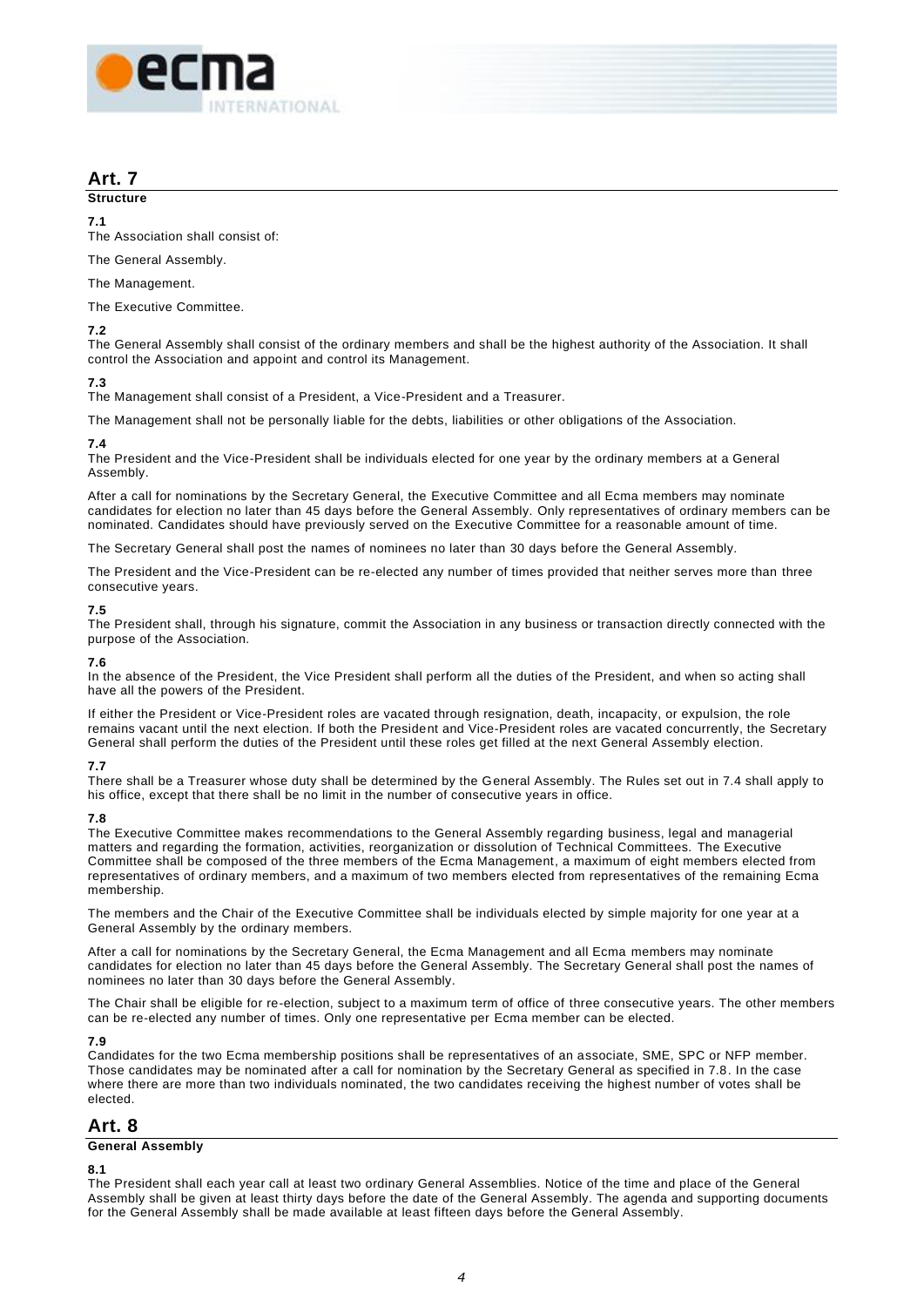

#### **8.2**

Unless otherwise restricted by these By-laws or the Rules of the Association, any action required or permitted to be taken at a General Assembly may be taken without a meeting by a postal ballot, if it has been announced in advance and has been approved by the General Assembly.

#### **8.3**

Special General Assemblies for any purpose or purposes unless otherwise prescribed by these By -laws or the Rules of the Association may be called by the President, and shall be called by him at the request in writing of at least one -fifth of all the ordinary members. Such request shall state the purpose or purposes of the proposed General Assembly. The business transacted at any special General Assembly shall be limited to the purposes stated in the notice.

#### **8.4**

Notice of Special General Assemblies stating the time, place and object thereof, shall be given to each ordinary member at least three weeks before the date of the General Assembly and shall include the agenda and supporting documents for the General Assembly.

#### **8.5**

A majority of all the ordinary members shall be present or represented by proxy at any General Assembly, or respond to a postal ballot, in order to constitute a quorum for transaction of the business except as otherwise provided by these By -laws or the Rules of the Association.

#### **8.6**

Unless otherwise prescribed by these By-laws or the Rules of the Association, the vote of the majority of all the ordinary members shall decide any question.

# **Art. 9**

#### **Publication of Standards and Technical Reports**

#### **9.1**

The adoption of such documents for publication by the Association shall require approval by at least two thirds of all the ordinary members.

#### **9.2**

Proposed drafts shall be made available by the Secretary General at least two months in advance of the date at which they will be voted upon.

# **9.3**

It is not mandatory for Ecma members to implement any Ecma standard.

## **9.4**

All documents when approved shall be made available to all interested parties without restriction.

#### **9.5**

A Corrigendum contains corrections to an already published document and is published as a separate document that contains only corrections. A Corrigendum may be prepared and approved by a TC when a Standard or a Technical Report contains errors which makes it unusable as published. A Corrigendum shall be approved by the Technical Committee members either at a meeting or by a postal ballot of a minimum of three weeks. The Executive Committee shall be informed before the commencement of the approval procedure. The Corrigendum shall be incorporated in a revision of the Standard or Technical Report.

# **Art. 10**

#### **Ad Hoc Committees**

#### **10.1**

The General Assembly may delegate authority for specific purposes to ad hoc committees.

#### **10.2**

Unless otherwise decided at the time of its appointment each ad hoc committee may co-opt additional members should it so desire.

## **10.3**

No ad hoc committee may meet for more than one year without being reappointed.

# **Art. 11**

# **Secretariat**

**11.1**

There shall be a permanent Secretariat of the Association responsible to the General Assembly.

#### **11.2**

A Secretary General shall be appointed by the General Assembly and shall be responsible for the operation of the Secretariat.

# **Art. 12**

#### **Technical Committees**

**12.1**

Technical Committees (TCs) will be formed by the Secretary General when so decided at a General Assembly.